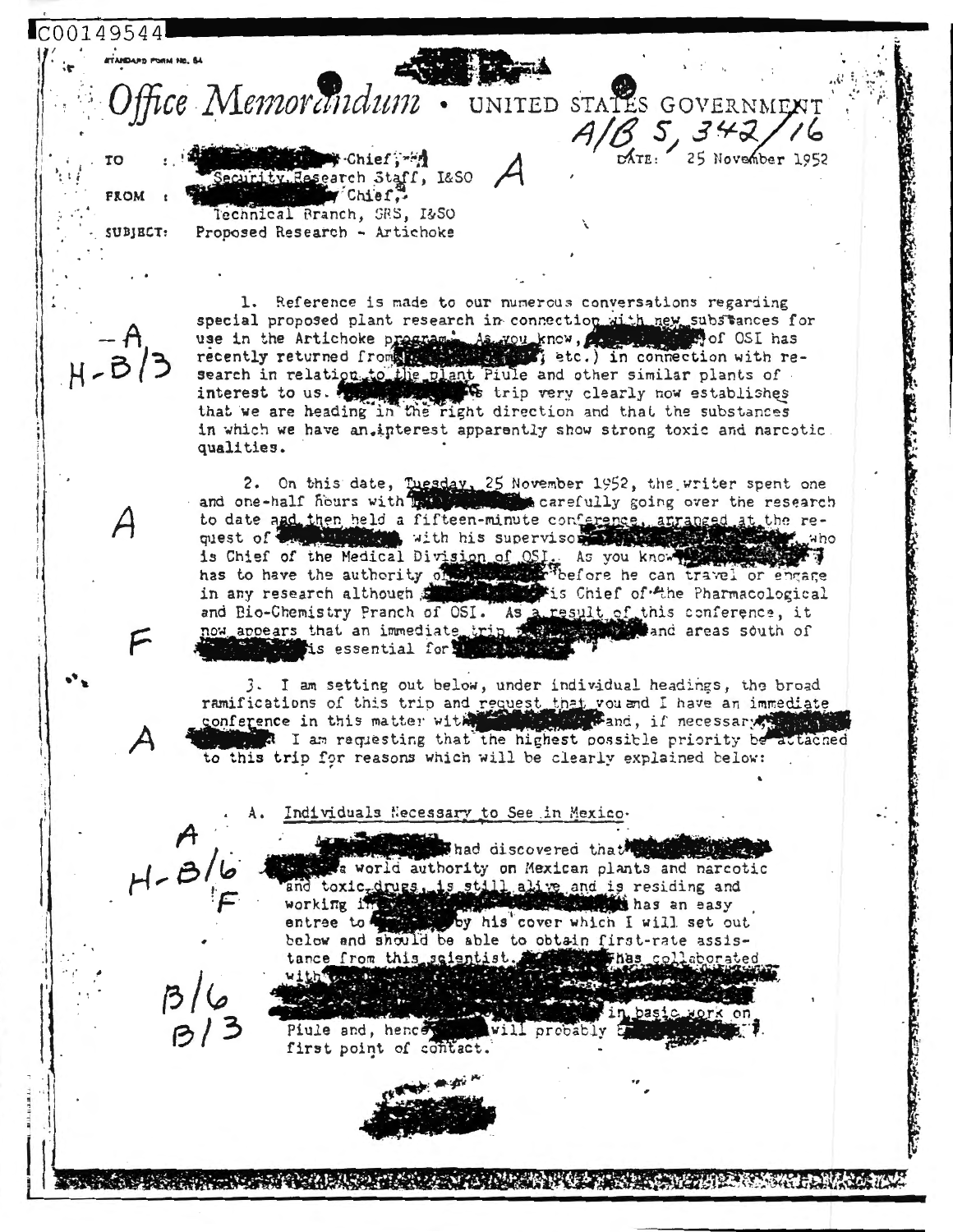## C00149544

In addition, which we has arranged necessary con-<br>tacts with numerous other individuals in the scientific<br>fields in this refields in and nearty to assist in this research.

## **B.** Areas to be Visited in

will fly immediately to He will do certain basic research and liaison activity<br>in and around south to the certain and from there will procede<br>have clear records that the local and indian tribe **Einere** we have clear records that the locals Andian tribes are reported to have usedand are now using Piule and other related narcotic plants. In this area that will do plant research, make field tests, and United States in connection with the drugs.

## C. Time of Trip

It is essential that we will the **Algave as soon** as possible for it has been determined that the coilection of plants and seeds, etc. is at its maximum at the present time and will be for the next thirty to sixty<br>days. thirty to sixty days, including necessary plant research. The writer has ascertained that with the is prepared to leave immediately in this connection and is furthermore propared to undertake the rugged search and plant work required.

D. Assistance Necessary for which says

that has informed the writer that no assistance will be necessary for this trip except as he may require locally in the He is familiar with this area, speaks passable and has contacts arranged it, will, of course, require some funds to purchase assistance and possibly to pay trans portation costs of any properties that feels may be of value in the field.

**Report Follows** (Mary 1988)

コーク みんかぶつ あてがま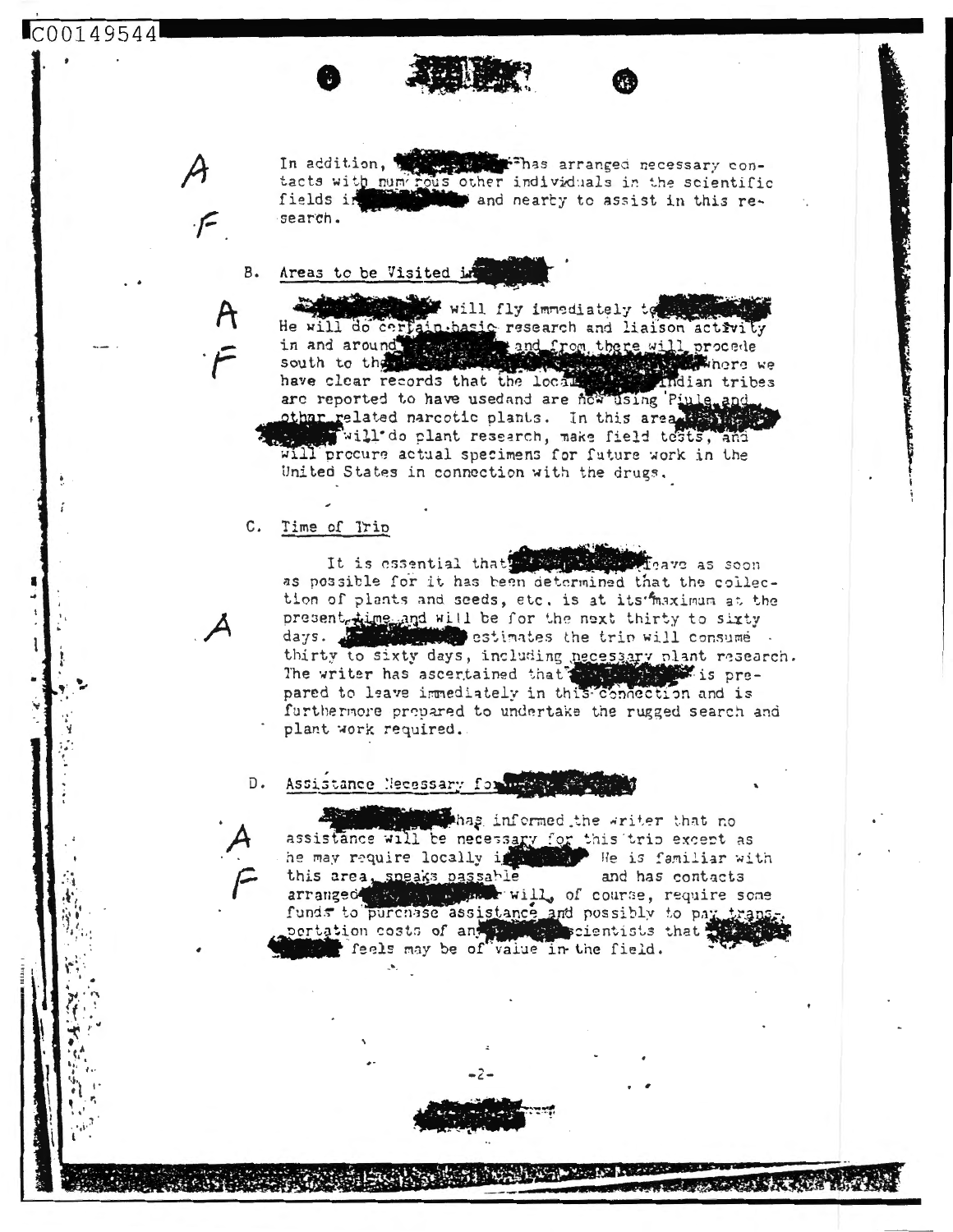Ε. Authorization to Pass Quarantine for Bringing Plants Into the United States

Reading the read

Thas informed the writer that he and his associates in OSI will take care of all quarantine regulations and conditions necessary for the bringing in<br>of material obtained in the states that this will be done by his contacts in the ass tes He informed the writer there will be no problem'in this connection.

Cover to be Used

 $C00149544$ 

Will use the cover of the of which he is a member. supported by necessary documentation and from the . He, of course, is a wellknown scientist and by reputation along is able to obtain a freedom of movement that other persons might not be able to do. will carry the necessary chemical and biological testing equipment with him and barring certain purchases which he will have to make in the field, will carry nothing that would give away the exact nature<br>of his mission. As an explanation, which will state that he is engaging in medical research having to do with the examination of narcotic drugs for anesthesia and related purposes. This is regarded by the writer as being a completely broad enough field to duly protect cur interests.

G. Specific Objects of this Research

This trip will be/discover, test, and obtain specimens of the plant group known as Piule and many of its related plants. Research has new shown that these plants have strong narcotic-toxic properties which are of vast interest to Artichoke. At the present time, very little is known of these plants and confusion exists as to which are the ones of greatest interest to will make field tests on the spot in  $us.$ connection with all of these plants to assure us no worthless material is collected. A  $W$ w $111$ use a special test that he has worked out and used for over fifteen years and which he knows to be reliable.

 $t.c$ 



A MARIO CONTRA CONTRACTO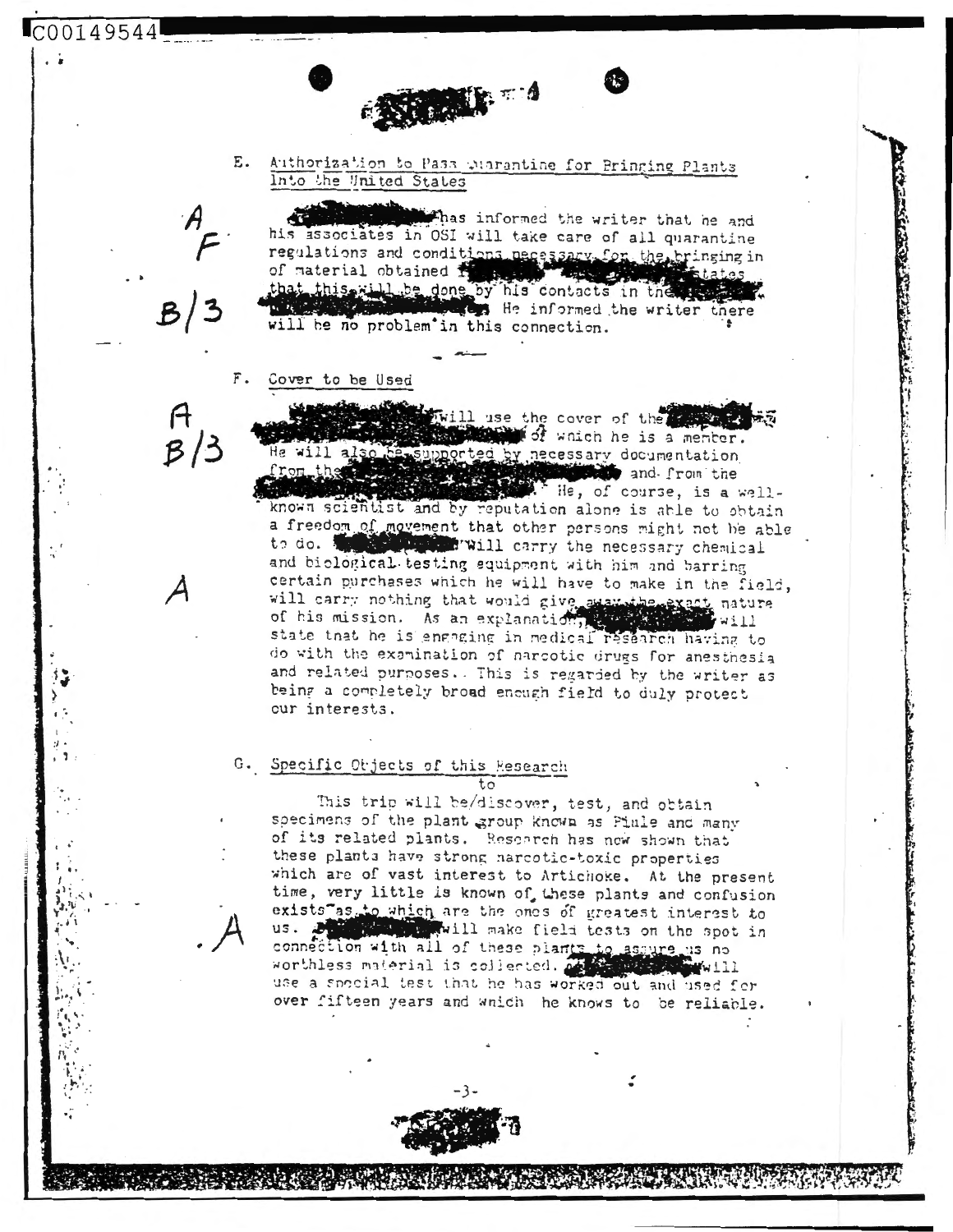C00149544

 $F$  A

that already collected thirty specimens etc.) of related plants lecallva having toxic and narcotic properties and is presently engazed in testing these plants for properties of interest to Artichoke. Very little is known of this type of plant and extensive research is, therefore, required.

「中国の大学の大学」

while is a series of the same will also attempt to obtain certain polsonous mushrooms; particularly the PANEOLUS CAMPANULATUS and closely related species which are found in the area to be visited. In this connection, it is known that these have a narcotic effect and are used by Indian tribes in ceremonies and for other pertinent reasons. It should be noted in connection with the use of mushrooms that the Russians have used narcotic mushrooms to produce  $\frac{1}{2}$  and mental derangement for some time and, hence, the Artichcke interest in this field.

## Funds Necessary for this Trip  $H_{\bullet}$

It is proposed that the Artichoke project pay the total cost for this trip. However, if this is not feasible, it is felt that the trip expenses could be split with OSI although the writer feels that the total payment by Artichoke would be advantageous in this connection. These funds will include all transcortation expenses including air travel between the 22 minutes return, train fare, automobile, hiring of guides, etc.

should also have funds with hhim for the purchase of field surplies, food, etc.; for the purchase of technical assistance in collecting material; for purchase of actual specimens in bulk and any other necessary incluental expenditures as would be determined The writer feels that the trip nust bw not be handicapped because of lack of funds and will recombe given a substantial advance mend that prior to departure. (The writer estimates that the trip expenses, including purchase of materials, specimens, etc. should not exceed t2000.00. The cost of a round-**Margaret Ave. And Including Govern**trip ticket, te ment tax.)

I. Authority for Trip

Permission for trip to will have to come from Chief of the Medical Division of OSI. As mentioned above,



The contract of the contract of the contract of the contract of the contract of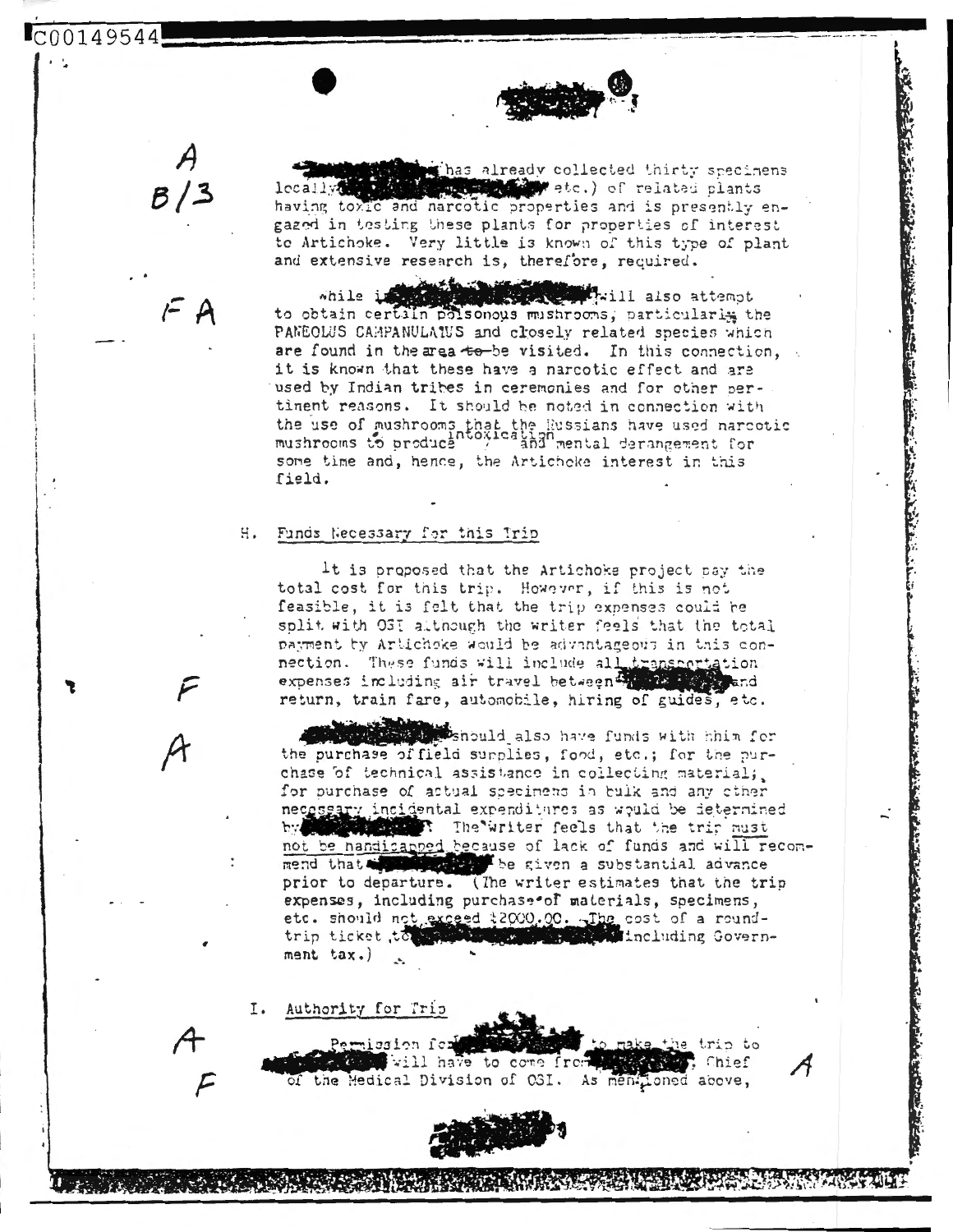Short is have it



in an informal conversation with the still the writer ascertained that will is apparently willing to give his permission for will apparently willing to parture.

 $\epsilon$ 

4. The writer requests that this matter he taken up immediately since time in this case is definitely of the essence. It is believed that as soon as the Artichoke problems involved are ironed out, we should arrange a conference with the state of and the state of and f same with and firm up final details.